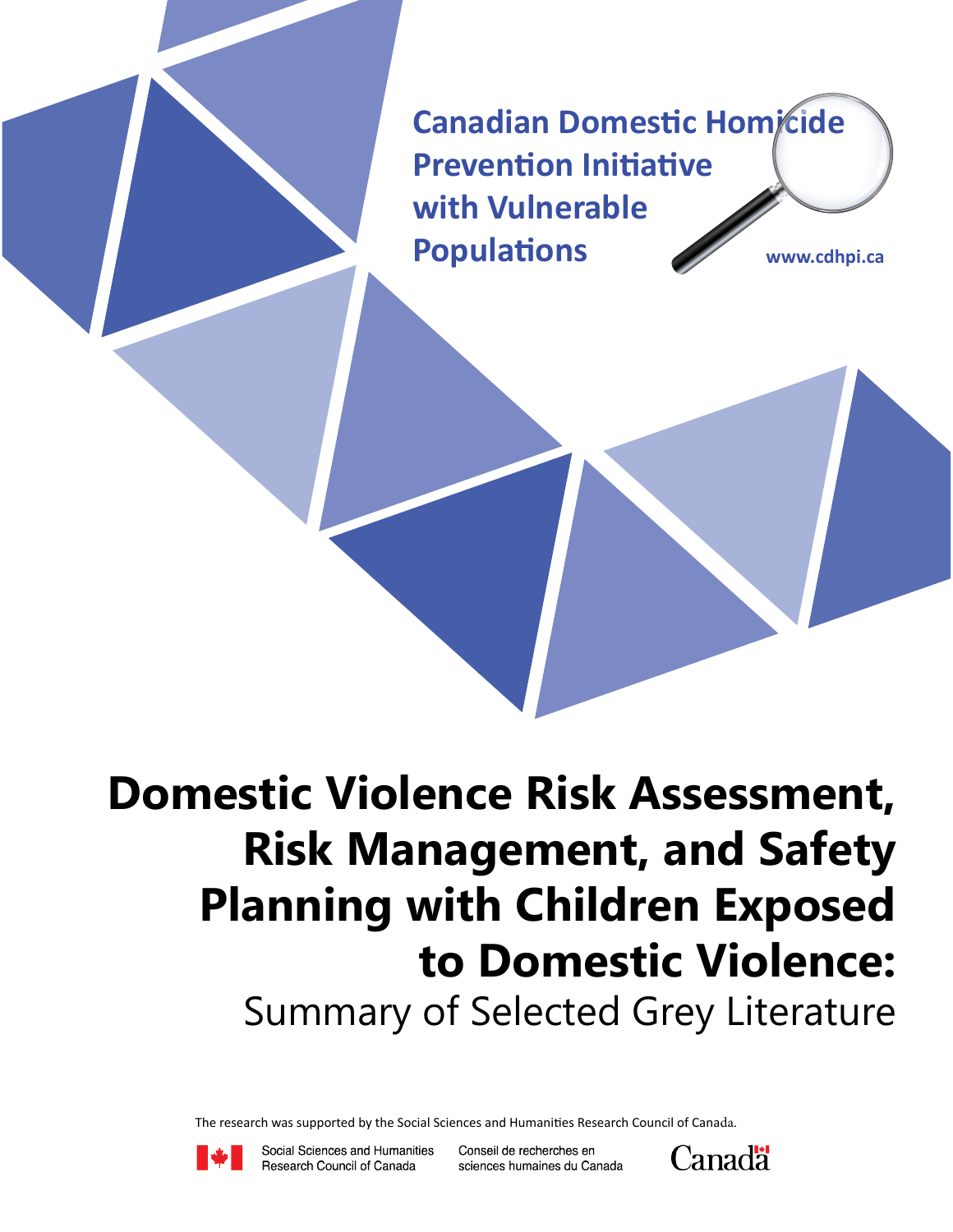# **Summary of Selected Grey Literature**

Produced on behalf of the Canadian Domestic Homicide Prevention Initiative with Vulnerable Populations (CDHPIVP) (http://www.cdhpi.ca)

Authors: Fairbairn, J., Saxton, M., Olszowy, L., Heron C., Reif, K., Bader, D., Campbell, M., Straatman, A., Dawson, M., & Jaffe, P.

*This work is supported by the Social Sciences & Humanities Research Council of Canada.*

## **1. Asawa, L. E. (2008). Reducing the risk of child maltreatment through the Early Head Start program. Retrieved from Digital Commons at University of Nebraska - Lincoln.**

This article examines the impact of a home-based early childhood intervention program (Early Head Start) in reducing the risk of child maltreatment among high-risk families. It uses a developmental-ecological framework and assesses the effectiveness of the Early Head Start Program in reducing child maltreatment. Data for this study are drawn from 311 families in Nebraska. The core findings are that Early Head Start services were predictive of a reduction in nutrition concerns, and social support concerns. Additionally, families receiving more intensive services were more likely to report new indications of child maltreatment over time. Specific recommendations for risk assessment, and risk management include the use of a multiple information gathering methods to determine child maltreatment risk, and to incorporate interventions to address partner violence into the Early Head Start program. Factors that are identified as most predictive of maltreatment history were caregiver history of abuse, domestic violence in the home, and significant parenting concerns.

**2. Bagshaw, D., Brown, T., Wendt, S., Campbell, A., McInnes, E., Tinning, B…Fernandez Arias, P. (2010, April). Family violence and family law in Australia: The experiences and views of children and adults from families who separated post-1995 and post-2006 (Volume 1). [PDF document]. Commonwealth of Australia. Retrieved from https://www.ag.gov. au/FamiliesAndMarriage/Families/FamilyViolence/ Documents/Family%20violence%20and%20family%20 law%20in%20Australia%20volume%201.pdf**

This article focuses on the impact of family violence that occurs before and/or after parental relationship termination as well as decision-making and arrangements regarding the children. This study focuses on families living in rural, regional, and remote communities from all states and territories throughout Australia. Data for this study are drawn from adult survey respondents ( $N =$ 921), adolescent survey respondents ( $N = 65$ ), adult phone interviews ( $N = 105$ ), and adolescent phone interviews  $(N = 12)$ . The authors find that, first, for most women, violence persisted after separation and often escalated, but no male participants reported an increase in violence after separation. Second, some women reported that their fear, as a result of the violence, was so substantial they could not use any services relevant for separating couples. Third, the most frequent complaint about all the services that were accessed, with the exception of domestic violence services, was victims not being believed as well as a lack of assistance. Lastly, some of the children interviewed reported that the damage from the violence was so severe they wished the abusive parent would be removed from their life entirely. Specific recommendations for risk assessment include (1) universal screening for and assessment of family violence conducted by professionals with appropriate education and training, (2) the ongoing review and evaluation of assessment tools for family violence, and (3) a revision of the friendly parent provision in order to recognize that parents sometimes need to take action to protect their at-risk children. Risk management recommendations are that (1) all allegations and/or denials of family violence should be heard and addressed by family law professionals and investigated before parenting arrangements for shared care are made and (2) improved links are needed between the family law system and state and territory government agencies (police, corrections,

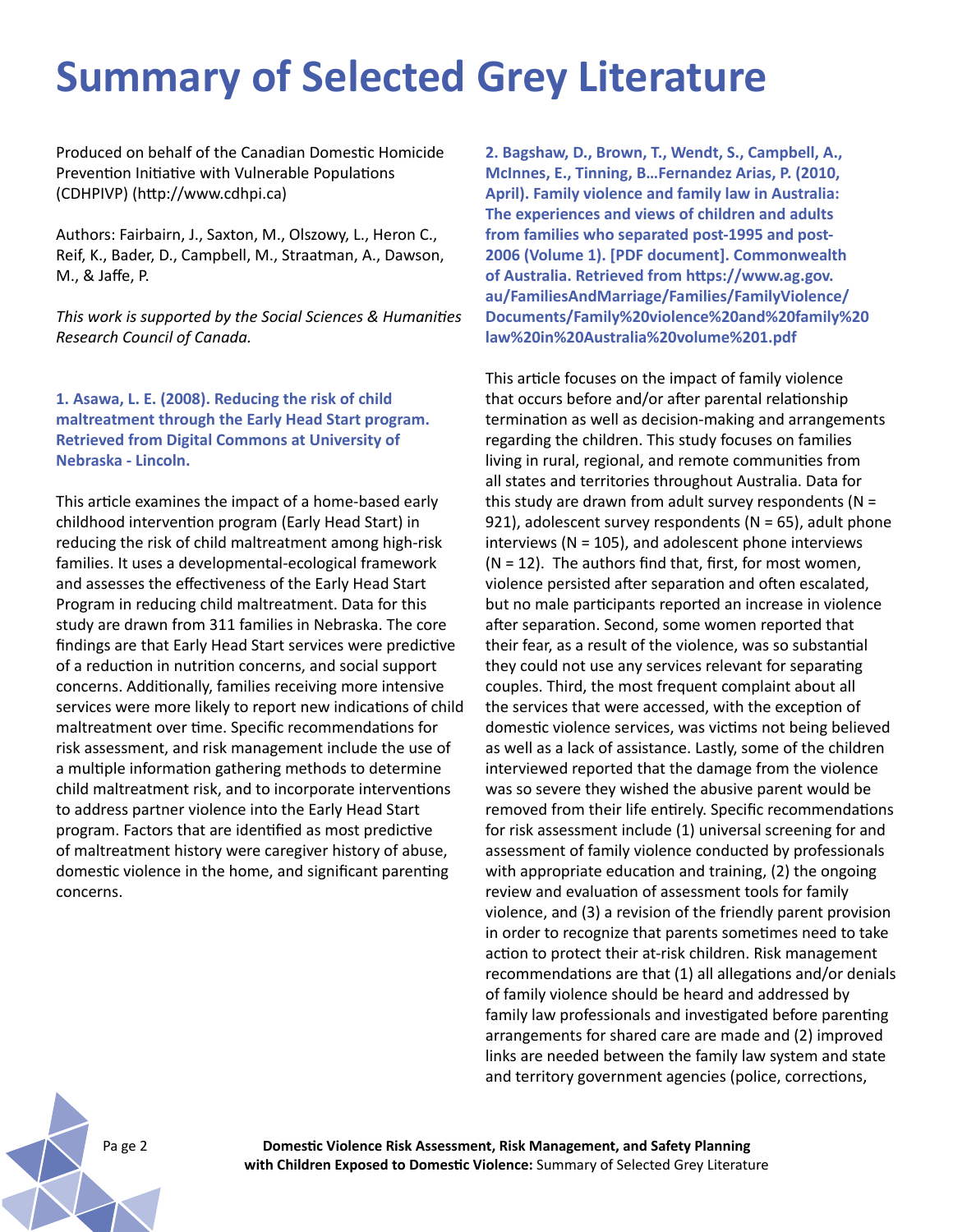health, domestic violence services). Lastly, safety recommendations include (1) including children's voices and opinions in decision making processes, (2) mandatory education and training programs for professionals working within the Family Court system including judges, and (3) family law professionals recognizing that abuse tactics occur before, during, and after separation and can effect the victims' ability to effectively negotiate.

**3. Baker, L. B., Jaffe, P. G., Berkowitz, S. J., & Berkman, M. (2002). Children exposed to violence: A handbook for police trainers to increase understanding and improve community responses. [PDF document]. London, ON: Centre for Children & Families in the Justice System. Retrieved from http://www.lfcc.on.ca/police-us.PDF**

This handbook is designed to complement existing police training initiatives and increase awareness about some of the more complex issues involved in police intervention. The focus of the handbook is on the special needs of children exposed to domestic violence and the challenges in conducting risk assessment and implementing risk reduction/management strategies. Specific recommendations or findings for risk assessment, risk management, and safety planning include talking to children to determine the level of risk the child has been subjected to during the incident to help police officers gain information to further inform decision-making (e.g., risk assessment, safety planning, arrests, charges). Additionally, it is important to incorporate multiple methods of assessment, multiple sources for data collection, and not be limited to a checklist of items. If concerns develop from an initial risk assessment by a police officer, a more comprehensive risk assessment may be warranted. Components of a comprehensive risk assessment are highlighted.

**4. Bragg, H. L. (2003). Child protection in families experiencing domestic violence. [PDF document]. U.S. Department of Health and Human Services, Administration for Children and Families, Administration on Children, Youth, and Families, Children's Bureau, and Office on Child Abuse and Neglect. Retrieved from https://www.childwelfare.gov/pubPDFs/ domesticviolence.pdf**

This article discusses the overlap between child maltreatment and domestic violence and focuses on child protection strategies in the United States. The manual references the use of a strengths-based, family centered approach to responding to families who are experiencing domestic violence. Data for this study are drawn from past literature, with a focus on American studies. The core findings discuss the three categories of childhood problems associated with exposure to domestic violence, including: (a) behavioural, social, and emotional problems, (b) cognitive and attitudinal problems, and (c) long-term problems that may also vary depending on the developmental stage of the child. Specific recommendations for risk assessment include assessing for domestic violence for every child abuse and neglect report received by the child protection services agency. This includes conducting a domestic violence risk assessment, interviewing the alleged victim alone, avoiding victim blaming, and being culturally sensitive. Safety planning recommendations will vary depending on whether the victim is separated from the abuser, is thinking about leaving, or is remaining in the relationship.

**5. Canadian Council for Refugees. (2011). Proposed "Conditional Permanent Residence" for sponsored spouses: Comments on the notice published by Citizenship and Immigration Canada in the Canada Gazette, Part I, Vol. 145, No. 13. Retrieved from Canadian Council for Refugees: http://ccrweb.ca/files/comments\_ conditional\_residence\_proposal.pdf** 

The Canadian Council for Refugees (CCR) analyzed Citizenship and Immigration Canada's (CIC) notice on the proposed two-year cohabitation requirement in sponsorship relationships. The CCR's report is in opposition to this requirement due to the required cohabitation creating or increasing unequal power dynamics within the sponsorship relationship and increasing the likelihood of abuse therein. The CCR contends that the twoyear rule increases immigrant women's vulnerabilities and creates barriers for women who attempt to leave dysfunctional and/or abusive relationships. Despite the abuse exemption written into the proposed cohabitation requirement, the CCR contends that it is an ineffective measure as sponsored spouses are often unaware of their rights. Further, the authors suggest that the proposed cohabitation requirement also negatively impacts children, because it falls short of meeting requirements for the best interest of child(ren) who witness abuse and/ or may be separated from a parent if their legal status is compromised. The CCR ultimately contends that the proposed requirement negatively portrays newcomers, creates barriers to family re-unification, and heightens the risk for violence against women.

**Domestic Violence Risk Assessment, Risk Management, and Safety Planning** *Page 3* **with Children Exposed to Domestic Violence:** Summary of Selected Grey Literature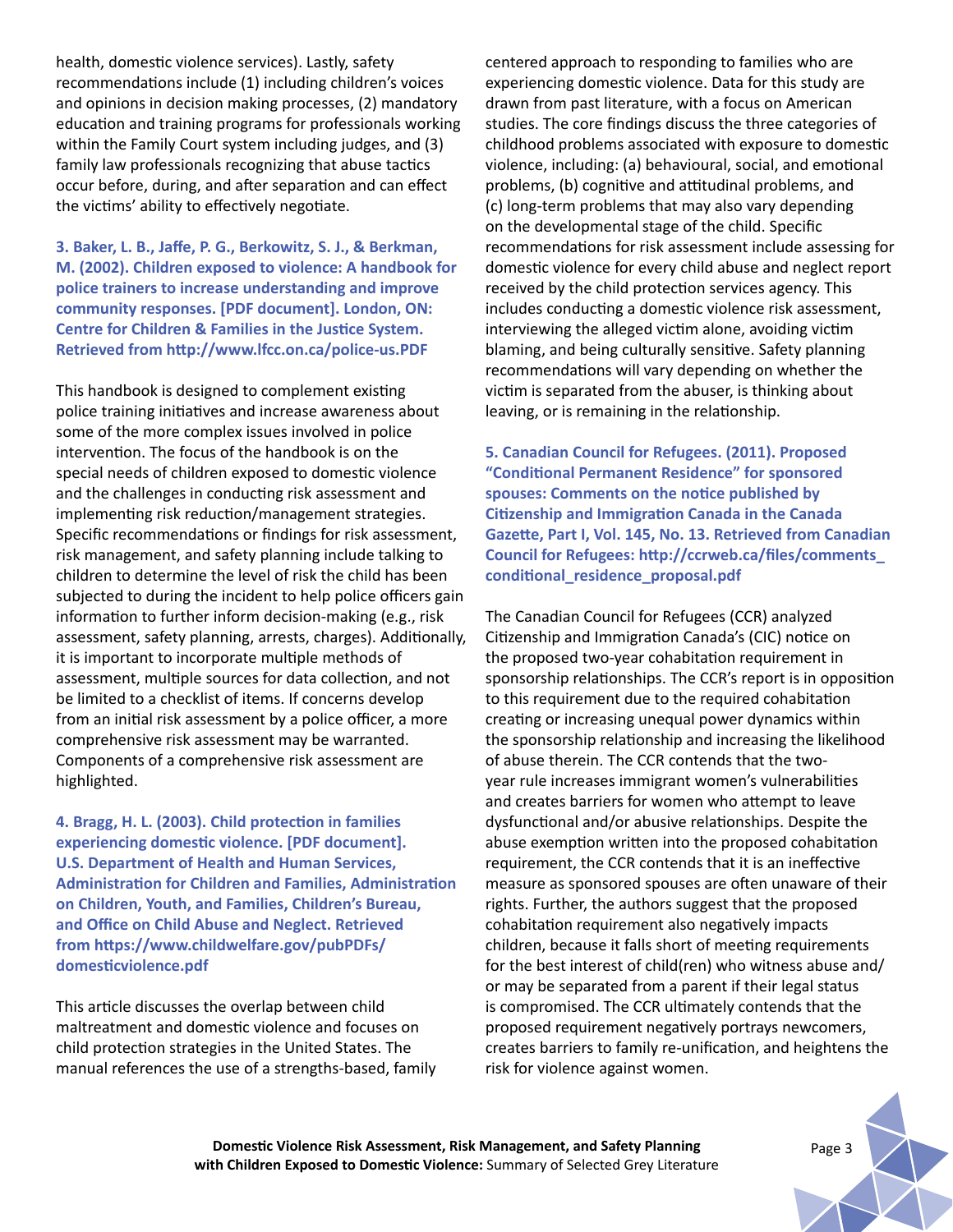**6. Cunningham, A. J., & Baker, L. L. (2004). What about me!: Seeking to understand a child's view of violence in the family. [PDF document]. Centre for Children and Families in the Justice System of the London Family Court Clinic. Retrieved from http://www.lfcc.on.ca/what\_ about\_me.pdf**

This article focuses on children's perception and experiences of violence in the family. The article uses a child's eye view and developmental framework to develop suggestions for measurement techniques and proposes a developmental framework for understanding, intervening, and evaluating domestic violence responses. Data for this study are drawn from a literature review of empirical studies ( $N = 220$ ), as well as interviews with children who have lived with familial violence ( $N = 13$ ). The core findings suggest that combining youth who have experienced chronic violence with youth who have experienced one or two incidents of violence against a non-exposed comparison group, may under-estimate the impact of the abuse experienced by the chronic group. The authors suggest that a ratio-level measure of severity with a true zero-point is the best statistical scale to use in these studies. Additionally, the authors provide a list of ways to improve the rigor in these empirical studies, as well as eight principles to act as a framework for understanding the impact of parental violence on children that takes into account the developmental age of the child. Specific recommendations for risk assessment and risk management include educating professionals, therapy programs for abusers such as Caring Dads as well as group and individual therapy.

**7. Department of Justice Canada (2013a, November). Making the links in family violence cases: Collaboration among the family, child protection and criminal justice systems: Report of the Federal – Provincial – Territorial (FPT) Ad Hoc Working Group on Family Violence. (Volume I). [PDF document]. Retrieved from http://www. justice.gc.ca/eng/rp-pr/cj-jp/fv-vf/mlfvc-elcvf/mlfvcelcvf.pdf**

This report focuses on the barriers faced by professionals in the child protection, family, and criminal sectors of the justice system collaborating in family violence cases across Canada. The data for this report were drawn from the Ad Hoc Working Group on Family Violence, which included representatives from all Canadian provinces and territories. The report identifies promising practices across Canada in risk assessment, handling multiple court proceedings, privacy, evidentiary issues, out-of-court dispute resolution, and cross-sector collaboration. Specific findings for risk assessment are that the failure to share information and lack of communication between the criminal justice, child protection, and family justice systems impedes risk assessment and impacts safety and well-being of family members. Recommendations for risk assessment include promising practices in high-risk case coordination protocols, integrated threat/risk assessment centres that conduct assessments upon police referral and can testify in hearings, and the implementation of domestic violence death review committees to identify risk factors. The report notes that risk management involves monitoring, treatment, supervision, and victim safety planning. Specific recommendations for risk management and safety planning include the high-risk case coordination protocols or committees to manage confidential information sharing. Factors that are identified as unique to this population are the privacy-related challenges to sharing information and lack of coordination in cross-sector collaboration. Promising practices that address lack of coordination include a 'one-family-one judge' concept. The report also notes that these practices are not all encompassing and may not address the unique needs of Indigenous or rural/ remote populations.

**8. Dubé, M., Lambert, M.C., Maillé, N., Drouin, C., Harper, É., & Rinfret-Raynor, M. (No date). Post-separation domestic violence: a reality. Montréal and Québec: Centre de recherche interdisciplinaire sur la violence familiale and la violence faite aux femmes and Femmes et Forte.**

This pamphlet focuses on providing information to identify post-separation domestic violence, as well as information on the impact it can have on victims and their children. Based on a review from the literature, the pamphlet provides victims with the signs of post-separation domestic violence and strategies to protect themselves and their children following separation. Specific recommendations for risk management and safety planning include suggestions for dealing with an ex-spouse regarding child custody and strategies for co-parenting. Other unique aspects or contributions of this study include a checklist that individuals can complete to recognize the signs of domestic violence as well as services for victims in Québec.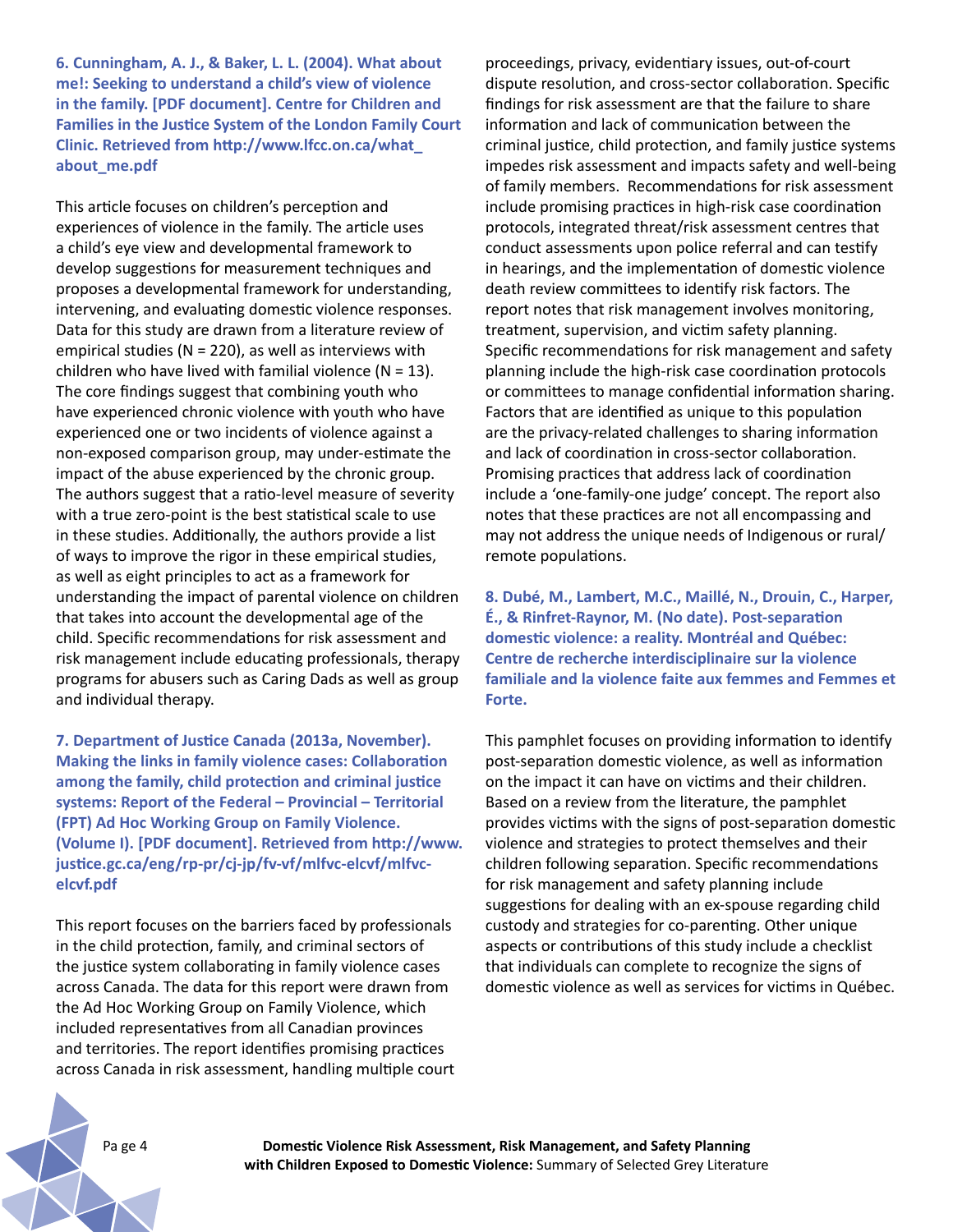**9. Gordon, S., Hallahan, K., & Henry, D. (2002). Putting the picture together: Inquiry into response by government agencies to complaints of family violence and child abuse in Aboriginal communities. [PDF document]. Department of Premier and Cabinet, Western Australia. Retrieved from http://www.strongfamilies.wa.gov.au/UserDir/ Documents/Public/Putting%20the%20Picture%20 Together.pdf**

This document is a comprehensive review of the services provided by government agencies addressing family violence and child abuse in Aboriginal communities. Utilizing an ecological framework, it assesses the responses of government agencies working with families where family violence and/or child abuse has occurred. Data for this study are drawn from consulting with, and reviewing written submissions from, members of the Aboriginal community and seven government agencies in Western Australia. The core findings are that the Aboriginal communities are in need of culturally sensitive, holistic and coordinated approaches to family violence. Specific recommendations for risk management include the use of a community focused systemic response, whereby services are coordinated by one lead agency into a single location that maintains the importance of local culture/tradition. Additionally, increasing the use of technology to facilitate communication amongst agencies for rural and remote populations. Factors that are identified as unique to this population are the inclusion of the Aboriginal community in developing and delivering these services. Other unique aspects of this study include the recommendation to those providing service to perpetrators of violence to acknowledge the historical racism and abuse that may have been a part of Aboriginal men's experiences.

## **10. Guhman, K. K. (2014). Violence within the family: Risk factors associated with child maltreatment. (Unpublished doctoral dissertation). University of Birmingham, Birmingham, UK.**

This dissertation focuses on the three most common risk factors of child maltreatment: intimate partner violence (IPV), parental intellectual disability, and stress within an ecological framework of family violence. The data for this study are drawn from: a systematic review of the literature; a retrospective analysis of 204 cases of parents with and without Intellectual Developmental Disability (IDD) involved in childcare proceedings in the U.K.; and a critique of the Parenting Stress Index- Third Edition (PSI-3). The core findings are that the rates of co-occurrence of

child maltreatment and IPV range from 4% to 64.2% in the literature. Parents with IDD were significantly more likely to experience higher levels of parenting stress, and more likely to be living with an adult with violence tendencies . Lastly, the PSI-3 has practical utility for evaluating parenting stress within child custody evaluations. Specific recommendations for risk assessment include automatic screening of IPV within child protection, and that child protection services and IPV agencies should work together to develop more effective screening procedures.

#### **11. Gunnarsson, D. K. (2012). A multi-disciplinary intervention package for the management of stalking behaviors in child custody cases. (Unpublished doctoral dissertation). Widener University, Chester, PA.**

This dissertation focuses on a review of the psychological and legal literature on post-divorce conflict, specifically victims of stalking in child custody cases. It uses attachment theory and proposes a multi-disciplinary intervention package for management of stalking behaviours in child custody cases. The core findings are that interventions must be holistically approached utilizing multi-disciplinary teams and that the dynamics of stalking should be taught to all professionals involved. Custody determinations should be put on hold, with custody going to the victimized parent or capable relatives of the children, until the stalking can be appropriately managed, bearing in mind the persistent and pervasive nature of stalking. Specific recommendations for risk assessment include recognizing the dangerousness of the stalking behaviours, and considering the threat to the child and custodial parent's safety. To manage risk, safety of the adult victim and their children should be the highest priority in custody proceedings and family courts should have multi-disciplinary threat management teams. Justice professionals should be educated about the link between the welfare of the stalked parent, and the welfare of the child. Specific recommendations for safety planning include a dynamic form of planning whereby victim and other people can respond and adjust quickly to a changing situation and environment, all while involving the victim in the process and minimizing psychological harm to them. Factors that are identified as unique to this population include taking all staking allegations seriously in child custody disputes and maintaining safety as top priority.



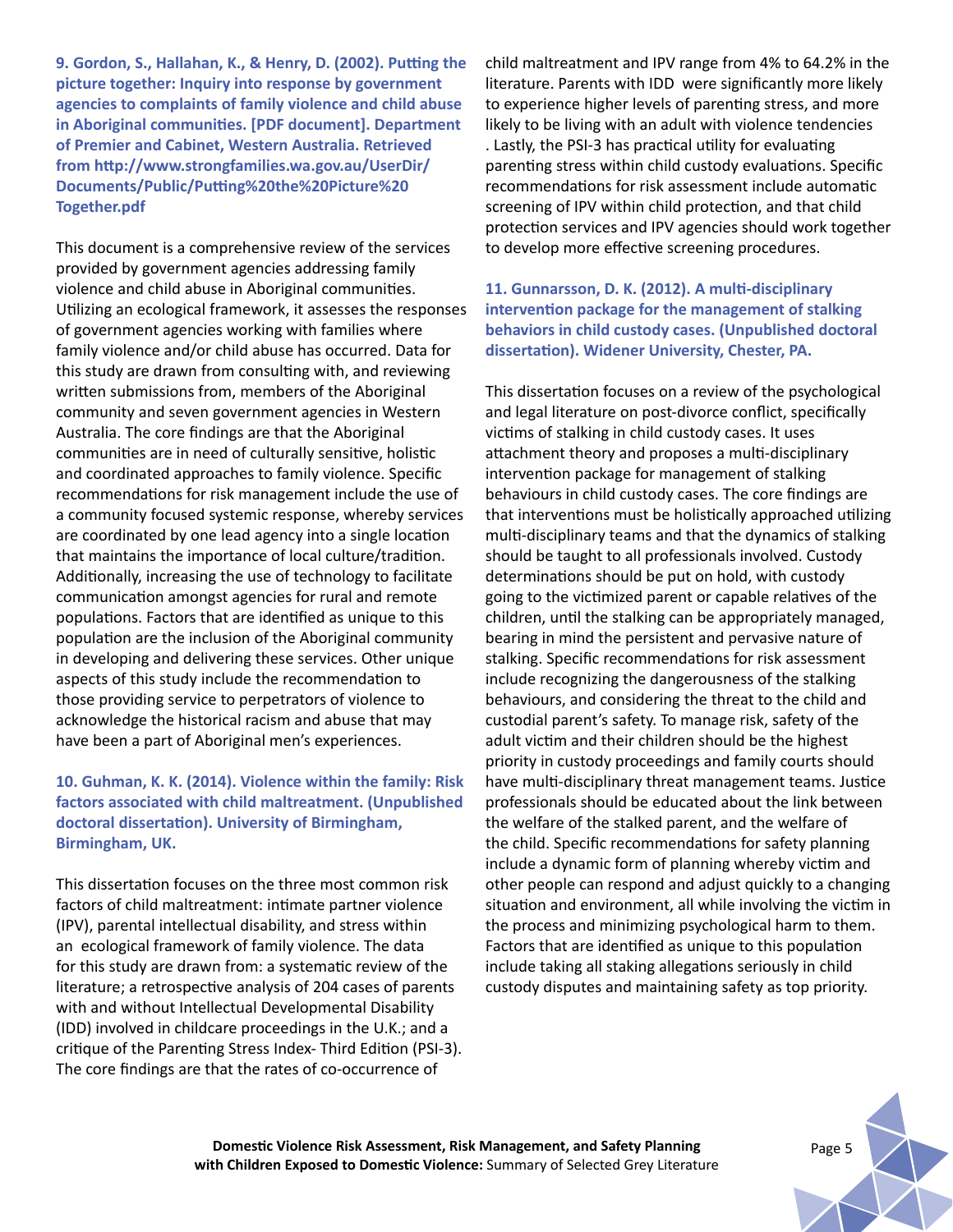**12. Gustafsson, H. C. (2013). Intimate partner violence in rural, low-income communities: Prevalence and links with child competence (Unpublished doctoral dissertation). The University of North Carolina at Chapel Hill, Chapel Hill, NC.** 

This study explores the prevalence, nature, and consequences of intimate partner violence (IPV) occurring in families with young children and examines the extent to which IPV occurring early in the child's life was linked with her or her competence during the early school years. Data for this study are drawn from a subsample of a longitudinal study titled The Family Life Project in six predominantly low-income, rural communities in North Carolina and central Pennsylvania. The sample included 981 couples at the 6 month assessment, 936 couples at the 15 month assessment, 905 couples at the 24 month assessment, 877 couples at the 35 month assessment and 856 couples at the 60 month assessment. The author finds that estimates of IPV prevalence in the sample ranged from 21 to 41 percent of couples depending on the assessment timepoint. There was also a downward trend in the prevalence of IPV as time increased, which suggests that the integration of a new child into the family system is a particularly challenging time for couples. Mothers of African American children and those who had completed fewer years of education were at an increased risk for a number of dimensions and types of IPV. IPV occurring over the first five years of the child's life was negatively associated with the children's self-regulatory skills, their pro-social skills, and their ability to relate well to peers (small association). In terms of risk management, the author recommends that interventions aimed at helping families who are the victims of IPV target families around the birth of a new child.

**13. Healy, J., & Bell, M. (2005). Assessing the risks to children from domestic violence. [PDF document]. Policy and Practice Briefing (No. 7). Barnados Northern Ireland: Belfast. Retrieved from http://www.barnardos.org. uk/pp\_no\_7\_assessing\_the\_risks\_to\_children\_from\_ domestic\_violence.pdf**

This policy and practice briefing focuses on child protection workers' implementation of a Domestic Violence Risk Assessment Model. It assesses the effectiveness of the Domestic Violence Risk Assessment Model, a holistic model used specifically for domestic violence cases in child protection that utilizes threshold scales, risk factors, potential vulnerabilities, and protective factors.

Data for this study are drawn from 40 workers from child protection services utilizing the model in Northern Ireland. The core findings are that the use of the model enhances practitioner ability to identify (a) risks to the child, (b) protective strategies by the non-abusive parent, and (c) suitable types of intervention; promote perpetrator accountability; and inform decision-making at case conferences. Specific recommendations for risk assessment include utilizing a model that assesses the nature and impact of the abuse to the children and nonabusive parent, risks to lethality, protective factors, and a detailed case history (including past help-seeking). Multidisciplinary approaches to responding to domestic violence are strongly recommended.

## **14. Jackson, D. (2012). A meta-study of filicide: Reconceptualizing child deaths by parents. (Unpublished doctoral dissertation). Arizona State University, Phoenix, AZ.**

This meta-study endeavored to develop a deeper understanding of the social construction of filicide. Utilizing a social constructionist perspective, this dissertation build on the notion that how a society defines and discusses a phenomenon (i.e., filicide) influences prevention efforts as well as policy development. Accordingly, the contexts, theories, methods, findings, and themes of 66 filicide studies were analyzed from around the world in order to answer the guiding question of what do we know about filicide and how do we know it. Results from synthesizing these studies include a proposed reconceptualization of filicide, the development of a preliminary screening tool for assessing filicide risk, and an outline for education of clinical professionals. Specific findings related to risk assessment include identifying the age of victims and offenders as risk factors; suicidal ideation prior to filicide by the offender is another major theme found in the majority of studies; the notion that there are unique offender, victim, and contextual variables between types/ subtypes of filicide. Specific findings for risk management indicated that there were clear missed opportunities for prevention/intervention. The study recommended that police officers consider risk for children in the home when involved in domestic violence cases.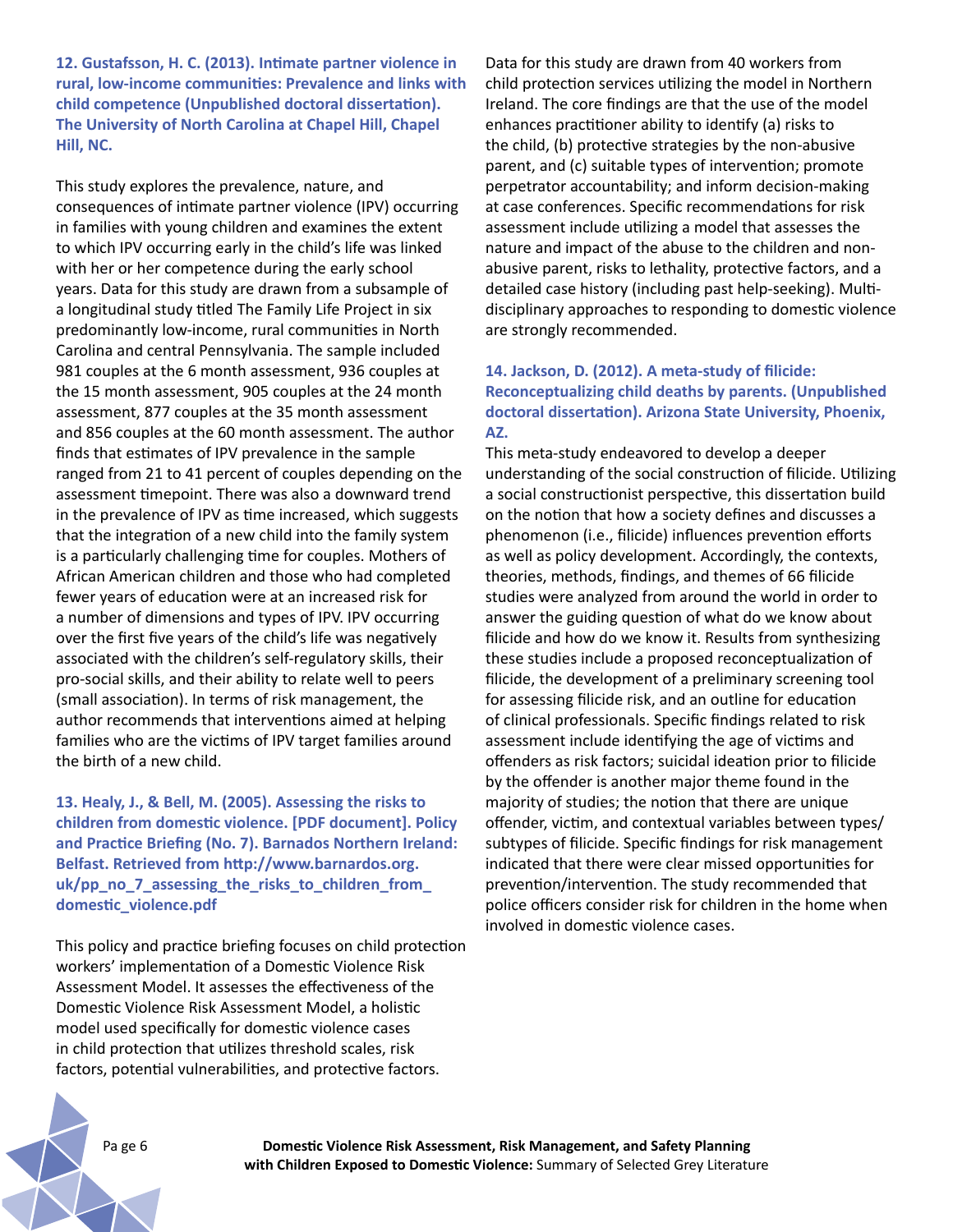**15. Jacobs, I. E. (2008). Predicting the potential for child abuse perpetration among victims of domestic violence: Testing an ecological model. (Unpublished doctoral dissertation). University of Arkansas, Fayetteville, AR.** 

This dissertation examines the impact domestic violence has on the potential for maternal child abuse. Employing an ecological framework for understanding child abuse and using survey data from a sample of 149 women recruited from the general community, analysis revealed that the combination of variables from different ecological levels accounts for a significant amount of variance in potential for child abuse. More explicitly, five explanatory variables (social support, trauma symptoms, maternal history of child abuse, physical abuse by a previous partner, and total physical abuse in the past year) accounted for 65 percent of the variance in the potential for child abuse. Specific recommendations for risk assessment, risk management, and safety planning include the importance of considering the impact of domestic violence on the potential for child abuse from an ecological model, where risk (e.g., trauma symptoms, maternal history of child abuse) and protective factors (e.g., social support, etc.), as well as direct and indirect pathways are identified.

**16. Jacobson, W. B. (2000, November). Safe from the start: Taking action on children exposed to violence. [PDF document]. Office of Juvenile Justice and Delinquency Prevention. Retrieved from https://www.ncjrs.gov/ pdffiles1/ojjdp/182789.pdf**

This report provides a summary of a U.S Department of Justice summit on children exposed to violence, which culminated in the creation of a national blue print for action. 150 professionals from both the public and private sectors joined together to discuss their concerns, representing child protective services; domestic violence services and advocacy; juvenile and family courts; law enforcement and prosecution; mental health, substance abuse, and healthcare services; family violence prevention services; childhood education and services; and State legislatures. These policymakers and practitioners offered their insights into how best to address the complex issue of children exposed to violence. A series of operating principles to address children's exposure to violence was created, including (1) work together, (2) begin earlier, (3) think developmentally, (4) make mothers safe to keep children safe, (5) enforce the law, and (6) make adequate resources available. Each step is further explained and suggestions are provided in establishing what appropriate

actions should be taken generally, and for specific disciplines.

**17. Jenney, A. C. (2011). Doing the right thing: Negotiating risk and safety in child protection work with domestic violence cases. (Unpublished doctoral dissertation). University of Toronto, Toronto, ON.** 

This dissertation explores how womens narratives of domestic violence (DV) are translated by child protective services (CPS) worker's assessments of risk/need and safety planning. Using a combination of the Just Practice Framework, Symbolic Interactionism and Social Constructionism, this study aims to explain how both workers and clients' experiences of the process of risk assessment and safety planning influence the course of the intervention. Utilizing qualitative data from interviews with 11 DV victims and 17 CPS workers, the author finds similarities in workers' and clients' representations of DV and the work of CPS. The overarching theme that emerges from both worker and client participants was the concept of "doing the right thing". Results highlight that the ways in which CPS workers interact with clients with respect to DV cases within child protection shapes the interactions that take place within the context of care and prevention. Furthermore, these structures manifest themselves in complex ways that can lead to misunderstanding the impact on children, subjugation of victims, and the absence of dialogue about the role of men in addressing DV. Specific recommendations for risk assessment, risk management, and safety planning included working collaboratively with victims, continually emphasizing the importance of therapeutic relationships in child protection practice, and increasing professional development for managing cases of DV in the context of the current model of intervention for child maltreatment.

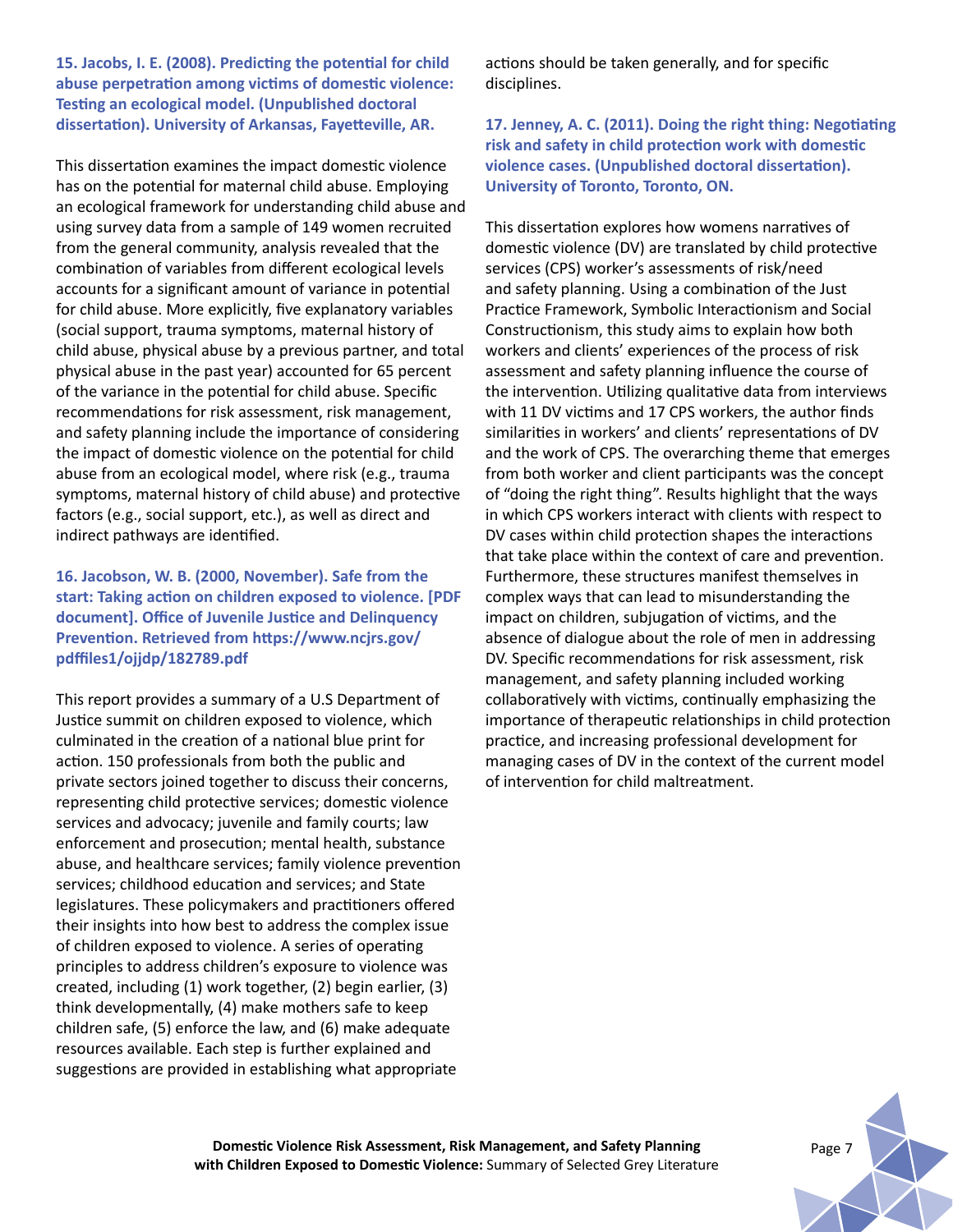**18. Kirkwood, D. (2013, January). 'Just say goodbye': Parents who kill their children in the context of separation (Discussion Paper No. 8). [PDF document]. Domestic Violence Resource Centre Victoria. Retrieved from http://www.dvrcv.org. au/sites/default/files/%E2%80%98Just%20Say%20 Goodbye%E2%80%99%20(January%202013%20 online%20edition).pdf**

This article focuses on the role of separation and family violence in cases of filicide. Data for this study are drawn from a review of literature and cases of filicide in several Australian states. Information on the cases was obtained largely from the media and trial judgments. The core findings indicate that approximately 10 percent of homicides in Australia involve child victims who are killed primarily by a parent. Past research indicates that mothers are more likely to be the biological parent of the children they kill than are fathers, and are also more likely to kill younger children. Additionally, Australian research has found that 15 percent of filicide offenders had a mental disorder immediately before or during the filicide incident. Specific recommendations for risk assessment include improving service provider responses to adequately detect warning signs and particular risks for filicide, including suicide as a risk for filicide. Lastly, safety-planning recommendations include addressing bystander inaction to family violence, challenging men's sense of entitlement over their families, as well as implementing initiatives to respond and prevent familial violence, including violence in the context of parental separation.

## **19. Lake Jr, I. B., Odom, C. H., & Starsoneck, L., (2003, Febuary). Child well-being and domestic violence task force final report. [PDF document]. Retrieved from http://www.doa.state.nc.us/yaio/documents/ publications/cwbdvtf.pdf**

This article focuses on judicial procedures in the state of North Carolina surrounding child maltreatment and domestic violence. The authors highlight the Multiple Response System model, a strengths-based model that is currently being piloted in 10 counties. Data for this study are drawn from past literature and cases that have been reviewed. The core findings indicate that the safety of children is closely connected to the safety of the nonoffending parent. Specific recommendations for risk assessment include having a domestic violence specialist in each county in North Carolina, and the adoption of uniform policies across all counties that include screening, investigation, safety planning, lethality assessment, case decision and management. Additionally, the authors recommend mandatory, regular continuing education on domestic violence and child well-being for law enforcement officers. Risk management recommendations include prioritizing funding for the implementation of supervised visitation centers for North Carolina. Lastly, a major safety planning recommendation includes considering adopting a statute that criminalizes the act of seriously assaulting an adult in the presence of a child.

**20. Lawson, J. N. (2015). Domestic violence as child maltreatment: Differential risks and outcomes among cases referred to child welfare agencies for domestic violence exposure. (Unpublished doctoral dissertation). University of California, Berkeley, Berkeley, CA.**

This dissertation examines differences between demographics, risk factors, and outcomes of child protective services cases when domestic violence (DV) is reported (alone or with other allegations) compared to cases of reported maltreatment types other than DV. It also examines whether the presence of DV allegation is an independent predictor of child welfare outcomes. Utilizing a sample (n=5055) drawn from the second National Survey of Child and Adolescent Well-Being II, the author applies a retrospective case comparison design to generate descriptive findings on cases referred for DV. Results indicate that cases of DV as a maltreatment allegation have unique profiles of risk, demographics, and outcomes that differentiate them from cases alleging other maltreatment types. However, cases where DV was identified as an alleged abuse type at intake concurrently with at least one other type of maltreatment held higher levels of risk than the other two allegation groups; this held for almost every risk variable in the study (i.e., financial difficulty, moderate/ severe levels of risk and harm, caregiver cognitive impairment, caregiver substance abuse, recent caregiver arrest, history of caregiver maltreatment, caregiver mental health problems, poor parenting skills, high stress, and low support). Furthermore, cases of alleged DV have a higher likelihood of substantiation but were no more likely to receive child protective services. Specific recommendations or findings for risk assessment, risk management, and safety planning include appropriately targeting some lower-risk DV cases for specialized, noninvestigative responses. This study also makes a unique contribution to the literature by examining how the child welfare system responds to cases alleging DV as child maltreatment, which has been scarcely investigated. For

Pa ge 8 **Domestic Violence Risk Assessment, Risk Management, and Safety Planning with Children Exposed to Domestic Violence:** Summary of Selected Grey Literature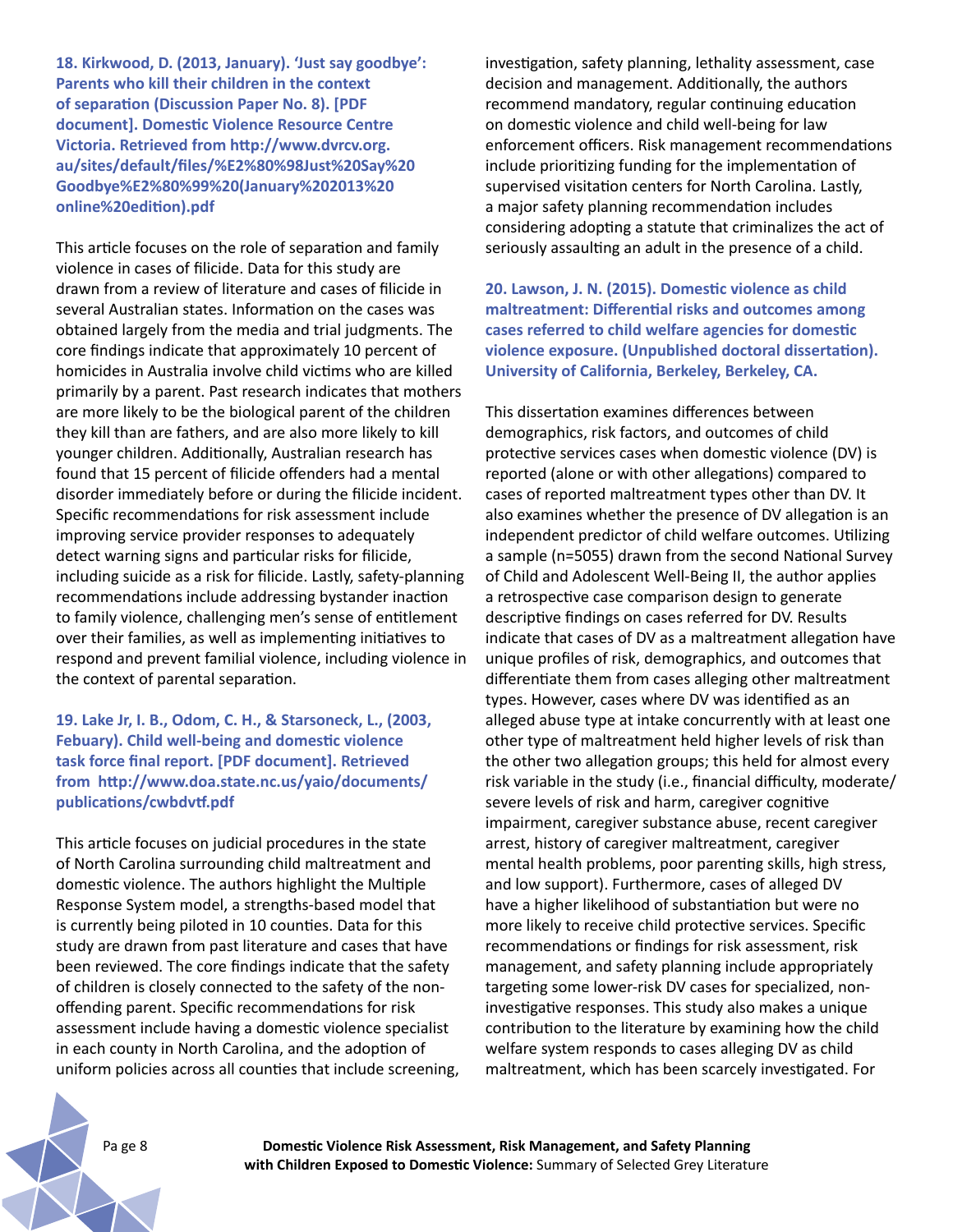instance, while DV referred cases are substantiated at a higher rate than cases referred to CPS for other allegations, substantiation of these cases is not a good predictor of subsequent levels of CPS intervention.

## **21. Robinson, L. (2014). Exploring the link between intimate partner violence and child maltreatment. (Unpublished doctoral dissertation). University of Birmingham, Birmingham, UK.**

This thesis aimed to further the psychological understanding of intimate partner violence (IPV), child maltreatment (CM), and the overlap in risk factors for both forms of family violence. In order to explore this, this dissertation is spilt into three separate sections: a systematic literature review, a critique of the Danger Assessment, and an empirical study that examines the effectiveness, reliability and validity of the Multi-agency Joint Screening process and the Barnardo's Multiagency Domestic Violence Risk Identification Threshold Scales. The systematic review highlights that families with concurrent IPV and CM are not qualitatively different from families with isolated forms of family violence, but rather, families characterized by concurrent IPV and CM display more severe levels of risk factors related to victimization, mental health issues and criminality. Furthermore, there seems to be a difference between co-occurring IPV and CM in respects to risk factors associated to the perpetrator (e.g., substance abuse, mental health difficulties, convictions for violence outside the family home, childhood victimization and lower levels education). From the critique of the Danger Assessment, overall the literature views it to be a valuable tool, though not a foolproof one, for predicting risk of repeat IPV and intimate partner homicide. This dissertation suggests that, like other risk assessment tools, the Danger Assessment should be considered a process, not a product to be used in isolation. In regards to the empirical study contained in this dissertation, the Multi-agency Joint Screening process was found to be effective, particularly in relation to the intervention and management of higher risk cases. Overall, it was found that the Multi-agency Joint Screening Teams were assigning cases with a higher number of risk factors to higher and appropriate level scales. Recommendations include the need to adopt a holistic approach to family violence, the need for professionals to approach IPV not as an isolated problem but as a dynamic family issue, and the importance of viewing screening for IPV not as a stand-alone assessment but as one that can be built upon when cases are re-screening as a result of additional IPV incidents.

**22. Saunders, D. G. (2007, October). Child custody and visitation decisions in domestic violence cases: Legal trends, risk factors, and safety concerns. [PDF document]. Retrieved from http://vawnet.org/sites/default/files/ materials/files/2016-09/AR\_CustodyREVISED.pdf**

This article focuses on custody and visitation decisions in the context of battered women and the impact of courts. Data for this study are drawn from a review of the literature. The author discusses the "friendly parent" provision that is included in some statutes and policies and how this can be harmful to battered women who are labeled as "unfriendly". Furthermore, the author notes that trends such as the use of parent coordinators, special masters, and virtual visitation that are being implemented in custody and visitation decisions. Findings indicate that only about half of the courts in all states make domestic violence a primary consideration in custody and visitation decisions. Specific recommendations for risk management include states repealing the friendly parent provision in cases where domestic or family violence has occurred. Lastly, safety planning recommendations include specifications in orders of visitation including the exchange of the child and the perpetrator completing an intervention program. Additionally, the authors suggest that unsupervised visitation should be allowed only after the abuser completes a specialized program for men who batter, as well as abstaining from violent behavior for a substantial period of time.

**23. Stanley, N., Miller, P., Richardson Foster, H. R., & Thomson, G. (2010, January). Children and families experiencing domestic violence: Police and children's social services' responses. [PDF document]. The National Society for the Prevention of Cruelty to Children. Retrieved from https://www.nspcc.org.uk/globalassets/ documents/research-reports/children-familiesexperiencing-domestic-violence-report.pdf**

This article focuses on services provided to families residing in England and Wales who are involved with children's social services before and after the amendment of the Adoption and Children Act 2002. The definition of "significant harm" was amended to include a new category of "impairment suffered from seeing or hearing the ill-treatment of another". Data for this study are drawn from interviews with young people, survivors, and perpetrators ( $N = 40$ ), interviews with police officials and social service workers ( $N = 58$ ), retrospective review of police and social service records (N = 251 incidents

**Domestic Violence Risk Assessment, Risk Management, and Safety Planning** *Page 9* **with Children Exposed to Domestic Violence:** Summary of Selected Grey Literature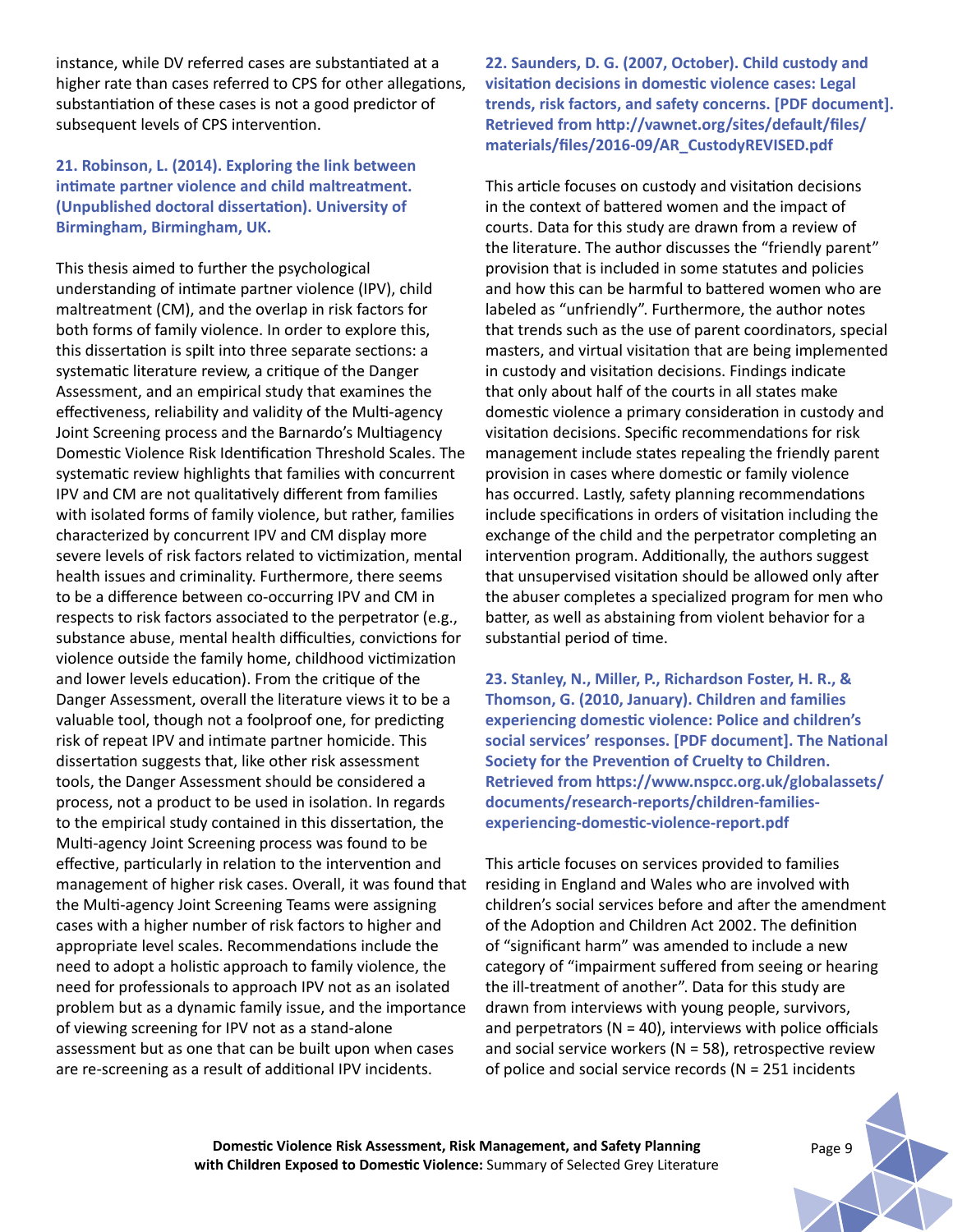of domestic violence), and responses to a survey on innovative practice ( $N = 57$  responses). Core findings indicate that, (1) just over half the couples in the sample were separated, (2) young people described being excluded by police officials responding to a domestic violence incident, and (3) intervention from social services often ceased once couples separated, despite evidence that domestic violence continues after separation. Specific recommendations for risk assessment include, (1) regular inter-professional training for staff that focuses on the impact of domestic violence on children and (2) risk assessment tools that focus on risks to children in addition to risks to victims. Risk management recommendations are that (1) police officers should provide information on domestic violence to children involved in a domestic violence report, (2) police officers should recognize children as additional victims in domestic violence incidents, and (3) the amount and availability of voluntary support services for perpetrators should be increased. Lastly, safety planning recommendations include (1) increasing the availability of early intervention services for families experiencing domestic violence and (2) increasing interventions for children involved in domestic violence incidents.

## **24. Tutty, L., Weaver-Dunlop, J., Barlow, A., & Jesso, D. (2006, May). Evaluation of the community safe visitation program: Updated 2006. [PDF document]. YWCA Calgary. Retrieved from http://www.ucalgary.ca/resolve-static/ reports/2006/2006-05.pdf**

This article documents an evaluation of a supervised visitation center known as The Community Safe Visitation Program offered in Calgary, Alberta. Data for this study are drawn from standardized pre-test/post-test measures for eligible parents and children involved in the program ( $N =$ 281), as well as qualitative interviews that lasted between one and two hours ( $N = 22$  parents). Children had to be older than 6 years to participate. The three core findings are, first, that three subscales rated by parents improved significantly after 6 months: (a) the BSI Interpersonal Sensitivity scale, (b) the BSI Positive Symptom Distress Index, and (c) the BSI Global Severity Index. Second, after participating, parents reported improvements in three areas: (a) parental distress, (b) parent-child dysfunctional relationship, and (c) PSI Total stress. And finally, protective factors for children exposed to domestic violence include (a) average or higher than average intellectual ability, (b) good attention, (c) good interpersonal skills, (d) talent, (e) religious affiliation, (f) socioeconomic advantage,

(g) and connections with nurturing people. Specific risk assessment recommendations include screening all clients for domestic violence separately, and, when providing reports to courts and judges regarding the visiting parents' behaviours and abilities, to only provide factual data to courts. Specific risk management strategies include being proactive about providing referrals and supplementary support to custodial and visiting parents. Lastly, safety planning recommendations include having parents' drop off and pick up times staggered to ensure monitoring and security for both parents, and increasing the hours of operation as to provide more support for visiting parents to be with their children.

**25. UNICEF Canada. (2011). Proposed amendment to immigration and refugee protection regulations: Introduction of 'conditional' permanent residence period for spousal and partner sponsorship. Retrieved from Canadian Council for Refugees: http://ccrweb.ca/files/ unicef-conditionalprstatus.pdf**

This position paper, written by UNICEF Canada, demonstrates how Citizenship and Immigration Canada's (CIC) two-year requirement for conditional permanent residence negatively impacts women and children, as it: (1) enhances the power imbalances within the relationship; (2) has the potential to trap women and children in abusive relationships; (3) hinders familial relations for children; (4) puts children at risk of exploitation, witnessing, and/or direct experiences of abuse; (5) may separate abused mothers and their children through the involvement of child protection impacting women's status; (6) hinders service provision to non-status women and their children; and (7) increases participation in the sex trade. The authors further argue that the two-year policy for conditional permanent residence does not meet the requirements set out by the Convention on the Rights of Children, and recommends that the federal government adopt and implement an equity focus to reduce the risks faced by children of sponsored parents and ensure the establishment of an independent Children's Advocate Commissioner for Canada to guarantee the children's rights.